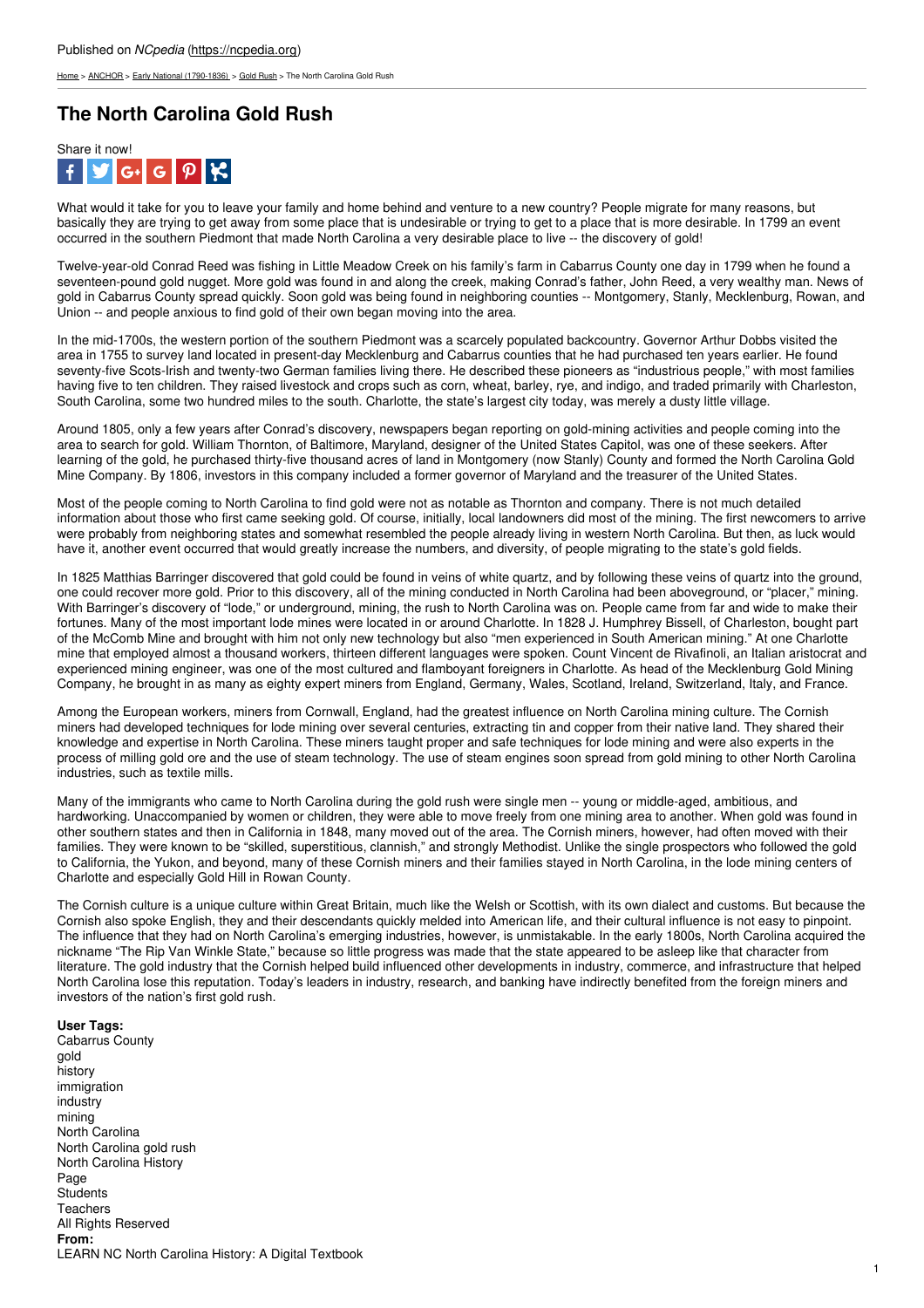**Authors:** Lewis, Rebecca **Copyright Date:** 2006 **Artifacts:**



[1] This 1847 map of North Carolina includes an inset showing the "Gold Region".



[2] Until it has been polished, a nugget of gold doesn't look like one — even when it's as large as this one